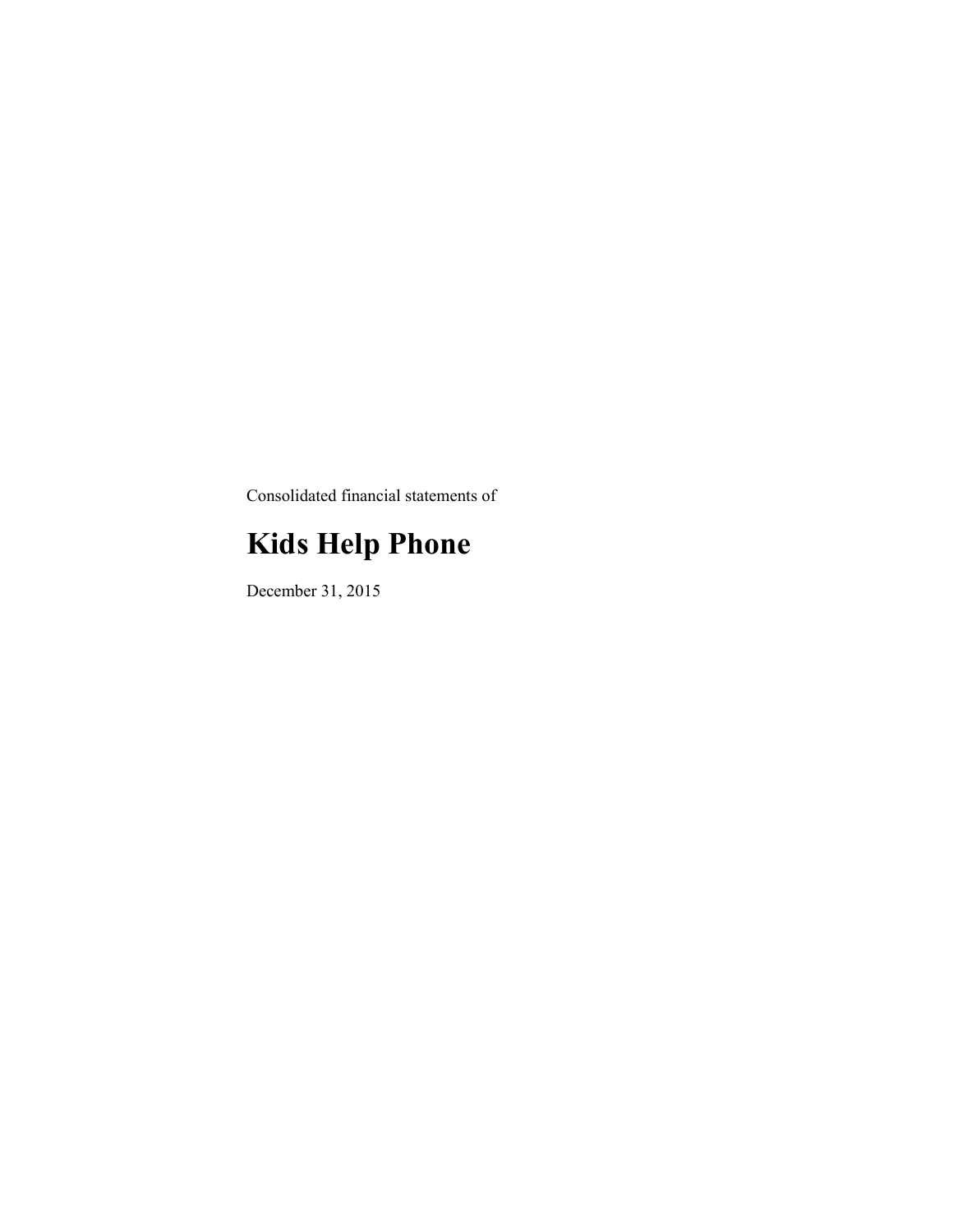December 31, 2015

## Table of contents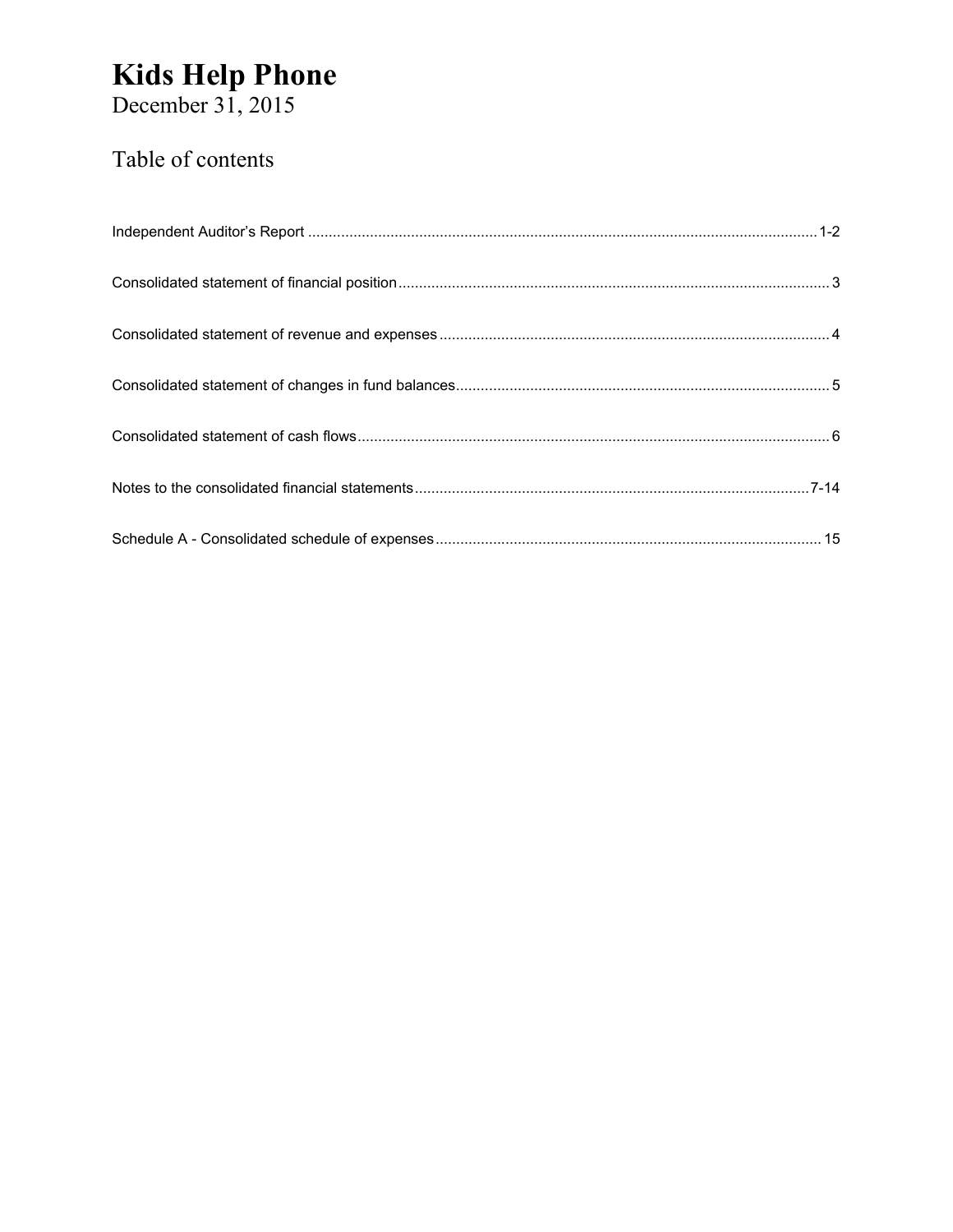

Deloitte LLP 5140 Yonge Street Suite 1700 Toronto ON M2N 6L7 Canada

Tel: 416-601-6150 Fax: 416-601-6151 www.deloitte.ca

### **Independent Auditor's Report**

To the Members of Kids Help Phone

We have audited the accompanying consolidated financial statements of Kids Help Phone, which comprise the consolidated statement of financial position as at December 31, 2015, and the consolidated statements of revenue and expenses, changes in fund balances and cash flows for the year then ended, and a summary of significant accounting policies and other explanatory information.

#### **Management's Responsibility for the Consolidated Financial Statements**

Management is responsible for the preparation and fair presentation of these consolidated financial statements in accordance with Canadian accounting standards for not-for-profit organizations, and for such internal control as management determines is necessary to enable the preparation of consolidated financial statements that are free from material misstatement, whether due to fraud or error.

#### **Auditor's Responsibility**

Our responsibility is to express an opinion on these consolidated financial statements based on our audit. We conducted our audit in accordance with Canadian generally accepted auditing standards. Those standards require that we comply with ethical requirements and plan and perform the audit to obtain reasonable assurance about whether the consolidated financial statements are free from material misstatement.

An audit involves performing procedures to obtain audit evidence about the amounts and disclosures in the consolidated financial statements. The procedures selected depend on the auditor's judgment, including the assessment of the risks of material misstatement of the consolidated financial statements, whether due to fraud or error. In making those risk assessments, the auditor considers internal control relevant to the entity's preparation and fair presentation of the consolidated financial statements in order to design audit procedures that are appropriate in the circumstances, but not for the purpose of expressing an opinion on the effectiveness of the entity's internal control. An audit also includes evaluating the appropriateness of accounting policies used and the reasonableness of accounting estimates made by management, as well as evaluating the overall presentation of the consolidated financial statements.

We believe that the audit evidence we have obtained is sufficient and appropriate to provide a basis for our qualified audit opinion.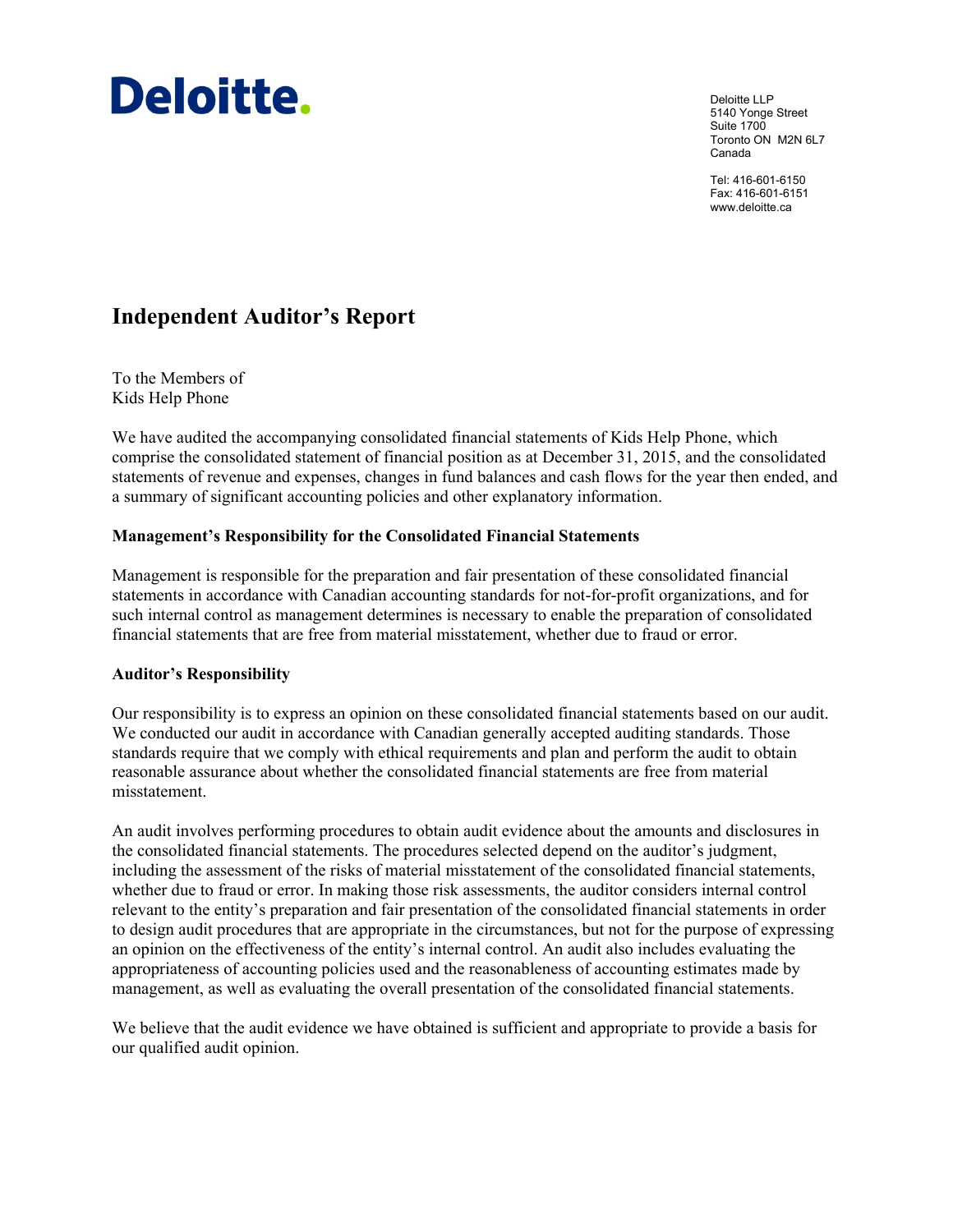#### **Basis for Qualified Opinion**

In common with many not-for-profit organizations, Kids Help Phone derives the majority of its revenues from the general public in the form of revenue from donations, sponsorship, events and promotions, the completeness of which is not susceptible to satisfactory audit verification. Accordingly, our verification of these revenues was limited to the amounts recorded in the records of Kids Help Phone. Therefore, we were not able to determine whether any adjustments might be necessary to revenue from donations, sponsorships, events and promotions, (deficiency) excess of revenues over expenses, and cash flows from operations for the years ended December 31, 2015 and December 31, 2014, current assets as at December 31, 2015 and December 31, 2014, and fund balances as at December 31 and January 1 for both the 2015 and 2014 years. Our audit opinion on the consolidated financial statements for the year ended December 31, 2014 was modified accordingly, because of the possible effects of this scope limitation.

#### **Qualified Opinion**

In our opinion, except for the possible effects of the matter described in the Basis for Qualified Opinion paragraph, the consolidated financial statements present fairly, in all material respects, the financial position of Kids Help Phone as at December 31, 2015, and the results of its operations and its cash flows for the year then ended in accordance with Canadian accounting standards for not-for-profit organizations.

Deloitte LLP

Chartered Professional Accountants Licensed Public Accountants May 6, 2016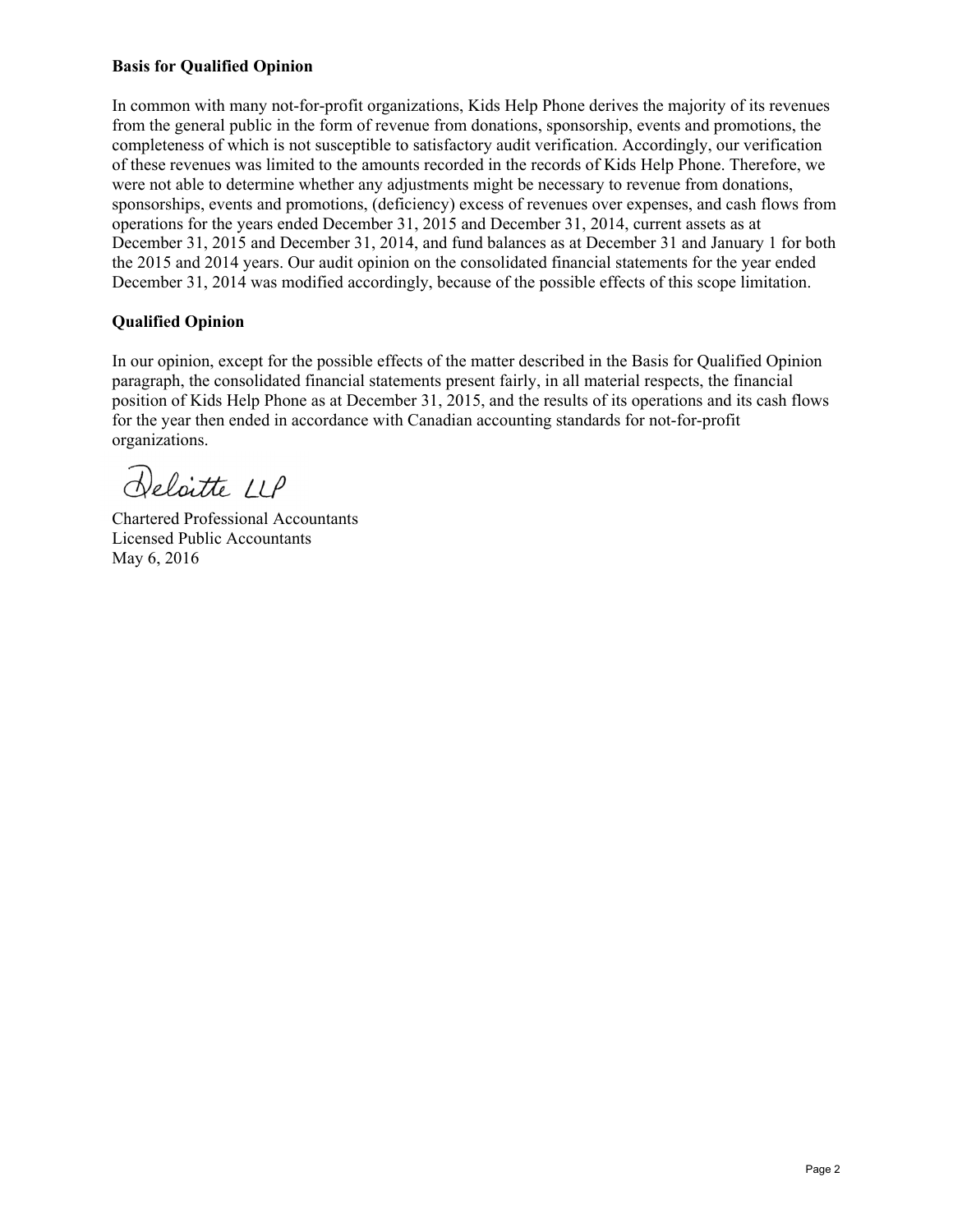## Consolidated statement of financial position

as at December 31, 2015

|                                                    | 2015      | 2014      |
|----------------------------------------------------|-----------|-----------|
|                                                    | \$        | \$        |
| <b>Assets</b>                                      |           |           |
| <b>Current assets</b>                              |           |           |
| Cash                                               | 1,096,389 | 1,942,434 |
| Short-term investments (Note 4a)                   | 3,309,059 | 4,097,662 |
| Accounts receivable                                | 324,688   | 234,206   |
| Prepaid expenses and other                         | 108,827   | 180,346   |
|                                                    | 4,838,963 | 6,454,648 |
| Restricted cash and investments (Note 4b)          |           |           |
| Kyra Field Memorial Fund                           | 46,625    | 46,263    |
| Reserve Fund                                       | 2,745,543 | 2,707,306 |
|                                                    |           |           |
|                                                    | 2,792,168 | 2,753,569 |
| Capital assets (Note 5)                            | 626,910   | 407,252   |
|                                                    | 8,258,041 | 9,615,469 |
|                                                    |           |           |
| <b>Liabilities</b>                                 |           |           |
| <b>Current liabilities</b>                         |           |           |
| Accounts payable and accrued liabilities (Note 16) | 1,456,838 | 942,092   |
| Deferred revenue (Note 6)                          | 1,445,571 | 2,578,669 |
| Obligation under capital leases - current (Note 7) | 45,994    | 55,754    |
|                                                    | 2,948,403 | 3,576,515 |
| Deferred capital contributions (Note 8)            | 23,461    | 33,824    |
| Obligation under capital leases (Note 7)           | 36,154    | 82,526    |
|                                                    | 3,008,018 | 3,692,865 |
|                                                    |           |           |
| <b>Fund balances (Note 3)</b>                      |           |           |
| <b>Operating Fund</b>                              |           |           |
| General                                            | 2,082,091 | 3,041,187 |
| Invested in capital assets                         | 521,301   | 235,148   |
| Reserve Fund                                       | 2,600,006 | 2,600,006 |
| <b>Externally Restricted Funds</b>                 | 46,625    | 46,263    |
|                                                    | 5,250,023 | 5,922,604 |
|                                                    | 8,258,041 | 9,615,469 |

On behalf of the Board

 $\lambda$ Chair of the Board  $\overline{z}$ 

Carolyn McGill

Treasurer

Dwayne Vinck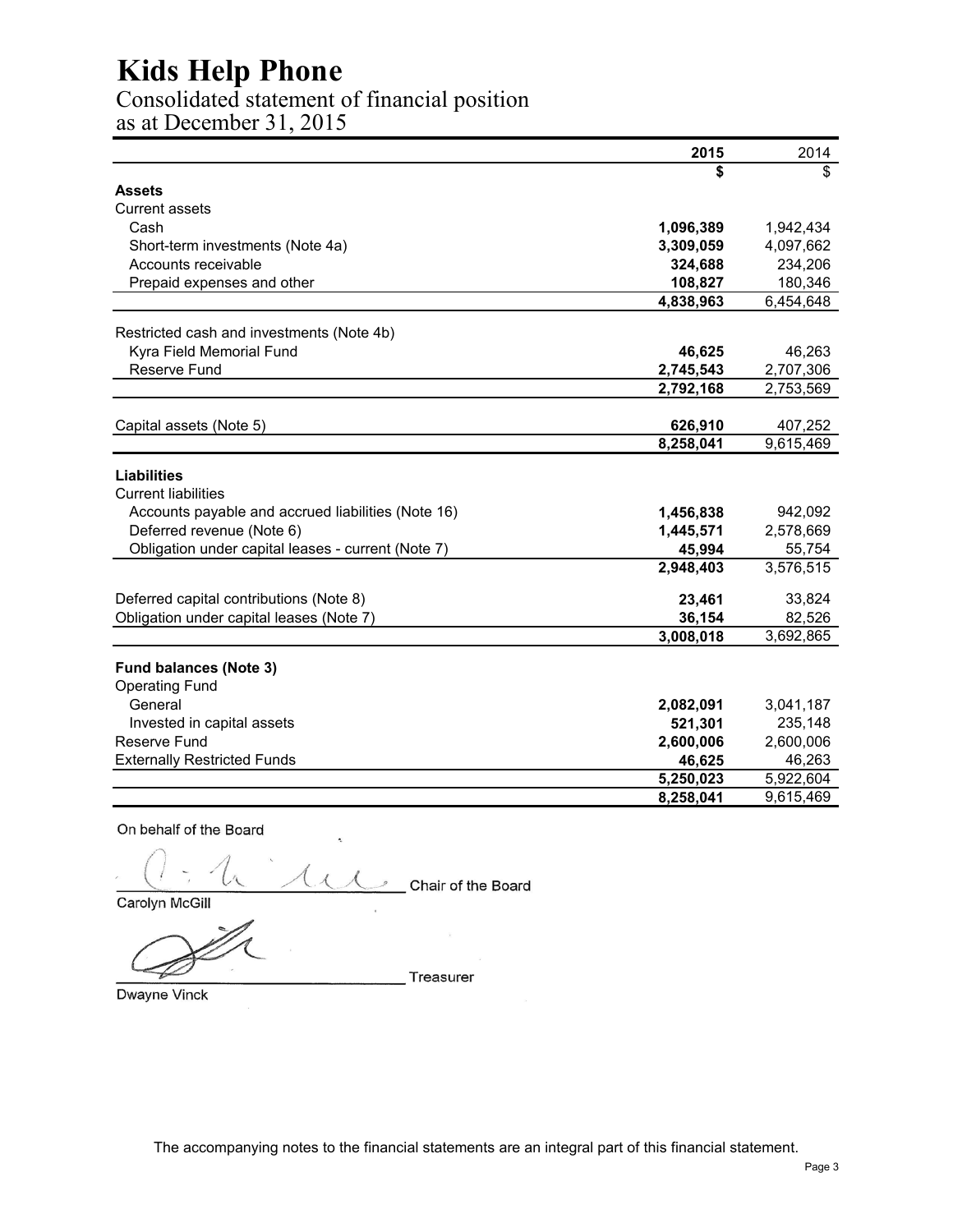Consolidated statement of revenue and expenses year ended December 31, 2015

|                                                 |             |                          | 2015         |            |                          | 2014       |
|-------------------------------------------------|-------------|--------------------------|--------------|------------|--------------------------|------------|
|                                                 |             |                          |              | Operating  |                          |            |
|                                                 | Operating   | <b>Restricted</b>        |              | Fund       | Restricted               | Total      |
|                                                 | <b>Fund</b> | <b>Funds</b>             | <b>Total</b> | (Note 18)  | Funds                    | (Note 18)  |
|                                                 | \$          | \$                       | \$           | \$         | \$                       | \$         |
| <b>Revenue</b>                                  |             |                          |              |            |                          |            |
| Events                                          | 5,832,937   |                          | 5,832,937    | 5,809,628  |                          | 5,809,628  |
| General donations and grants                    | 6,262,908   | 54                       | 6,262,962    | 5,194,610  | 273                      | 5,194,883  |
| Government grants                               |             |                          |              |            |                          |            |
| Kids Help Phone programs                        | 1,390,969   |                          | 1,390,969    | 1,558,916  | $\overline{\phantom{a}}$ | 1,558,916  |
| Good2Talk program                               | 2,962,251   |                          | 2,962,251    | 2,950,369  |                          | 2,950,369  |
| Corporate promotions                            | 238,151     |                          | 238,151      | 336,084    |                          | 336,084    |
| Program sponsorship                             | 122,450     |                          | 122,450      | 39,028     |                          | 39,028     |
| Investment income                               | 91,827      | 308                      | 92,135       | 61,056     | 506                      | 61,562     |
| Other                                           | 36,272      |                          | 36,272       | 50,163     |                          | 50,163     |
|                                                 | 16,937,765  | 362                      | 16,938,127   | 15,999,854 | 779                      | 16,000,633 |
| Expenses                                        |             |                          |              |            |                          |            |
| Service delivery costs - Kids Help Phone        |             |                          |              |            |                          |            |
| Kids Help Phone (Schedule A)                    | 8,754,737   |                          | 8,754,737    | 7,112,104  |                          | 7,112,104  |
| Volunteer engagement (Schedule A)               | 17,245      |                          | 17,245       | 22,177     |                          | 22,177     |
| Service delivery costs - Good2Talk (Schedule A) | 2,962,251   |                          | 2,962,251    | 2,951,418  | $\overline{\phantom{a}}$ | 2,951,418  |
| Direct fundraising (Schedule A)                 | 3,447,512   |                          | 3,447,512    | 3,576,582  |                          | 3,576,582  |
| General and administrative (Schedule A)         | 1,479,816   |                          | 1,479,816    | 1,716,174  | 58                       | 1,716,232  |
| Donor development (Schedule A)                  | 780,864     |                          | 780,864      | 236,321    | $\blacksquare$           | 236,321    |
| Amortization of capital assets                  | 168,055     |                          | 168,055      | 133,932    | $\overline{\phantom{a}}$ | 133,932    |
| Interest on obligation under capital leases     | 228         |                          | 228          | 1,706      |                          | 1,706      |
|                                                 | 17,610,708  | $\overline{\phantom{a}}$ | 17,610,708   | 15,750,414 | 58                       | 15,750,472 |
| (Deficiency) excess of revenue over expenses    | (672, 943)  | 362                      | (672, 581)   | 249,440    | 721                      | 250,161    |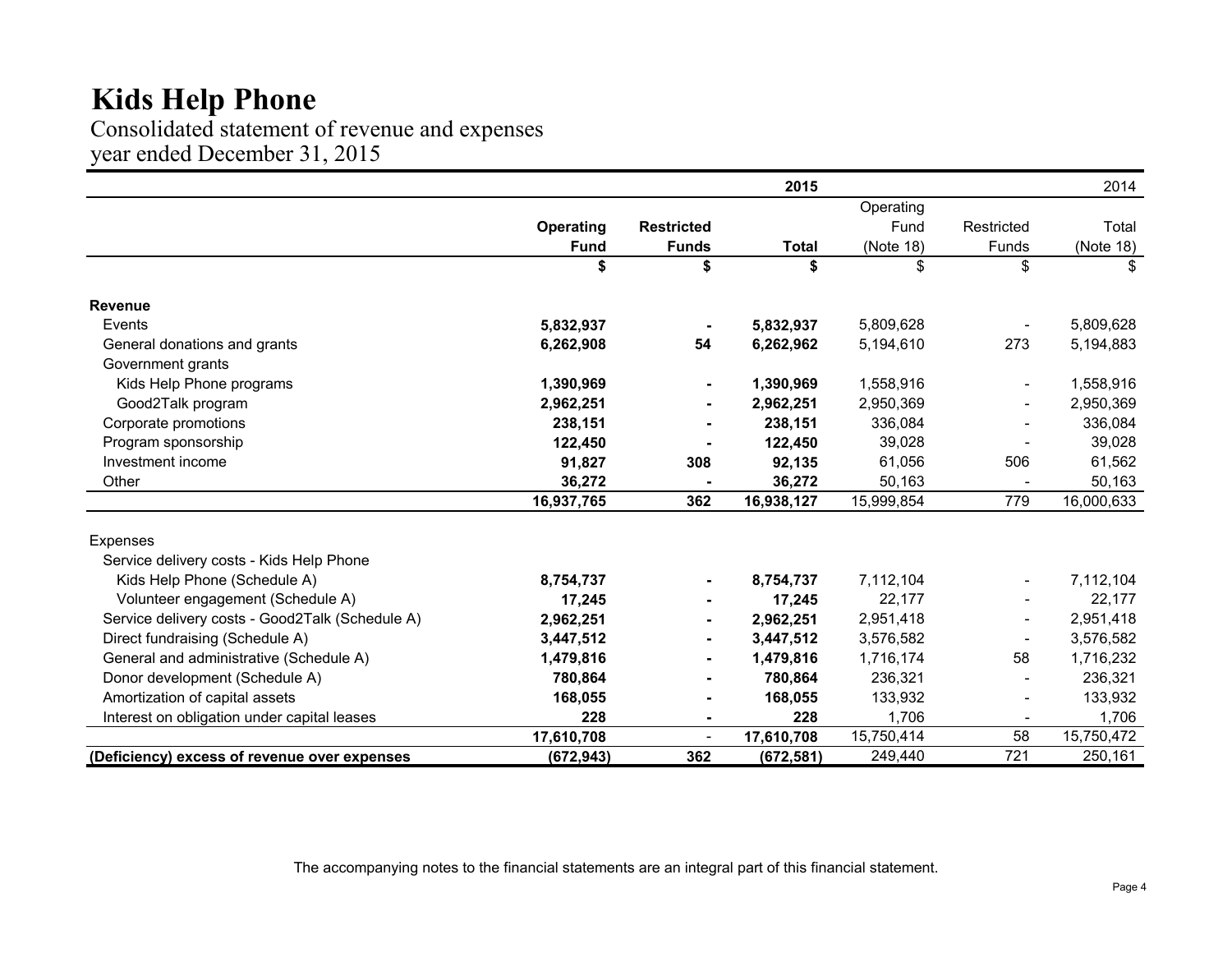Consolidated statement of changes in fund balances year ended December 31, 2015

|                                              |            |                        |                |                   | 2015         | 2014      |
|----------------------------------------------|------------|------------------------|----------------|-------------------|--------------|-----------|
|                                              |            |                        |                | <b>Externally</b> |              |           |
|                                              |            |                        |                | <b>Restricted</b> |              |           |
|                                              |            | <b>Operating Funds</b> |                | <b>Fund</b>       |              |           |
|                                              |            | Capital                |                | <b>Kyra Field</b> |              |           |
|                                              | General    | assets                 | <b>Reserve</b> | <b>Memorial</b>   | <b>Total</b> | Total     |
|                                              | \$         | S                      | S              | 5                 |              | \$        |
| Accumulated excess of revenue over           |            |                        |                |                   |              |           |
| expenses, beginning of year                  | 3,041,187  | 235,148                | 2,600,006      | 46,263            | 5,922,604    | 5,672,443 |
| (Deficiency) excess of revenue over expenses | (508, 520) | (164, 423)             |                | 362               | (672, 581)   | 250,161   |
| Purchases of capital assets                  | (394, 444) | 394,444                | $\blacksquare$ |                   |              |           |
| Capital lease obligations                    | (56, 132)  | 56,132                 |                |                   |              |           |
| Fund balances, end of year                   | 2,082,091  | 521,301                | 2,600,006      | 46,625            | 5,250,023    | 5,922,604 |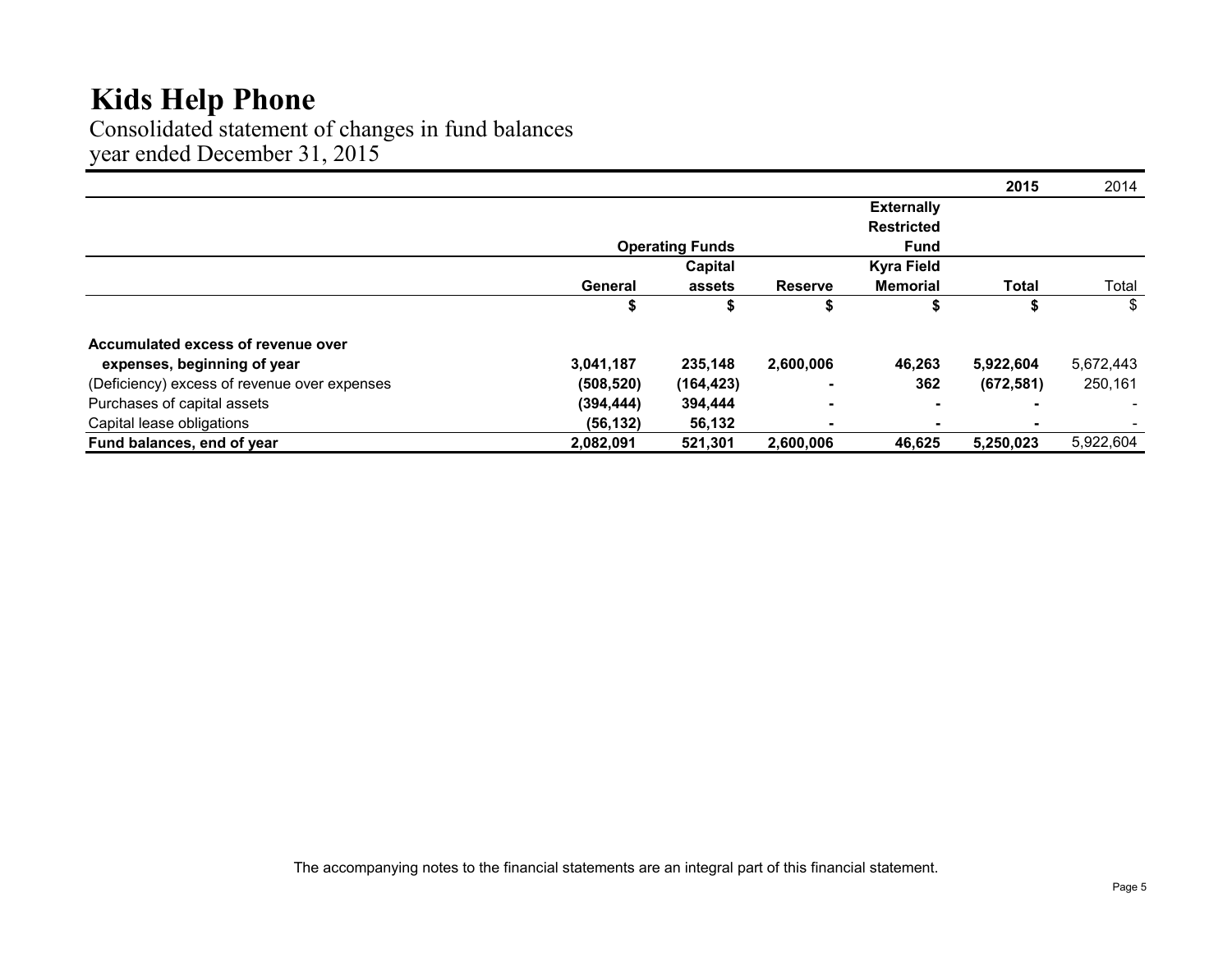Consolidated statement of cash flows

year ended December 31, 2015

|                                                | 2015          | 2014       |
|------------------------------------------------|---------------|------------|
|                                                |               | \$         |
| <b>Operating activities</b>                    |               |            |
| (Deficiency) excess of revenues over expenses  | (672, 581)    | 250,161    |
| Items not affecting cash                       |               |            |
| Amortization of capital assets                 | 168,055       | 133,932    |
| Loss on disposal of capital assets             | 6,731         | 1,324      |
| Amortization of deferred capital contributions | (10, 363)     | (12, 692)  |
| Unrealized gain on investments                 | (605)         | (11, 475)  |
|                                                | (508, 763)    | 361,250    |
| Changes in non-cash working capital items      |               |            |
| Accounts receivable                            | (90, 482)     | (52, 578)  |
| Prepaid expenses and other                     | 71,519        | 80,056     |
| Accounts payable and accrued liabilities       | 514,746       | 125,296    |
| Deferred revenue                               | (1, 133, 098) | (596, 557) |
|                                                | (1, 146, 078) | (82, 533)  |
| <b>Investing activities</b>                    |               |            |
| Decrease in short-term investments             | 788,603       | 936,388    |
| Purchases of capital assets                    | (394, 444)    | (22, 280)  |
| Increase in restricted cash and investments    | (37, 994)     | (110, 605) |
|                                                | 356,165       | 803,503    |
| <b>Financing activity</b>                      |               |            |
| Payment under capital lease obligations        | (56, 132)     | (29, 030)  |
| Net (decrease) increase in cash                | (846, 045)    | 691,940    |
| Cash, beginning of year                        | 1,942,434     | 1,250,494  |
| Cash, end of year                              | 1,096,389     | 1,942,434  |
| Supplemental cash flows information            |               |            |
| Cash interest paid                             | 758           | 2,460      |
| <b>Non-cash transaction</b>                    |               |            |
| Assets financed under capital lease            |               | 130,156    |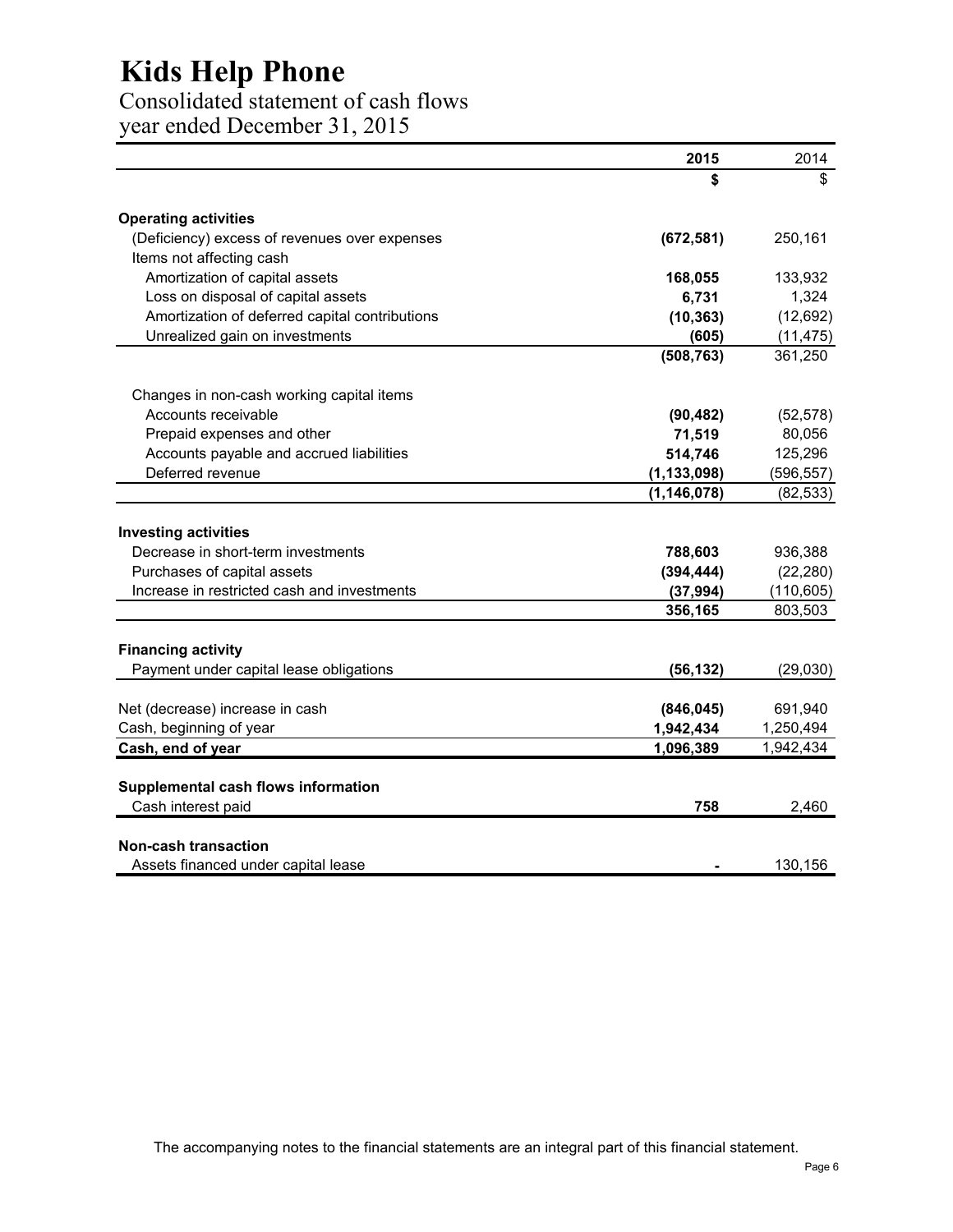### **Kids Help Phone**  Notes to the consolidated financial statements December 31, 2015

#### **1. Description of the organization**

The Organization is comprised of Kids Help Phone ("KHP") and Kids Help Foundation ("KHF"). All of the directors of Kids Help Foundation are also directors of Kids Help Phone. Kids Help Phone was incorporated under the Canada Corporations Act and continued under the Canadian Not-for-Profit Corporations Act on October 1, 2013. Kids Help Foundation was incorporated under the Canada Corporations Act and continued under the Canadian Not-for-Profit Corporations Act on December 9, 2013.

The mandate of Kids Help Phone is to provide anonymous and confidential professional counseling, referrals and information in English and French, through technologically-based communications media for children and youth in Canada.

The mandate of Kids Help Foundation, a registered charitable organization, is to improve the health and welfare of children and their families in Canada.

Kids Help Phone and Kids Help Foundation are classified as registered charities under the Income Tax Act and, as such, are not subject to income tax provided certain disbursement requirements are met.

#### **2. Significant accounting policies**

#### *Financial statement presentation*

These financial statements are presented on a consolidated basis and include the accounts of Kids Help Phone and Kids Help Foundation. These financial statements have been prepared in accordance with Canadian accounting standards for not-for-profit organizations published by Chartered Professional Accountants of Canada ("CPA Canada"), using the restricted fund method of reporting restricted contributions.

#### *Revenue recognition*

Corporate and sponsorship revenue is recorded in the year to which it relates if collection is reasonably assured. Donations revenue is recorded when received. Revenue relating to special events or programs which have not yet occurred is recorded as deferred revenue and recognized as revenue in the year the events occur or program expenses are incurred. Government grants are recognized as revenue in the period to which the revenue relates and as the related expenses are incurred. Investment income is recorded when earned.

#### *Contributed goods and services*

Donors contribute gifts in kind for use in special fundraising events, which are recognized at their fair market value when such value can be reasonably estimated. Donated property and equipment are recorded at fair value when fair value can be reasonably estimated. Donated materials and services are recorded at fair value when fair value can be reasonably estimated and when the materials and services are normally purchased by the Organization and would be paid for if not donated. Receipted gifts-in-kind are recognized as revenue and expenses when received.

#### *Deferred capital contributions*

Funds received related to capital assets are recorded as deferred capital grants and amortized at the same rate as the related capital asset.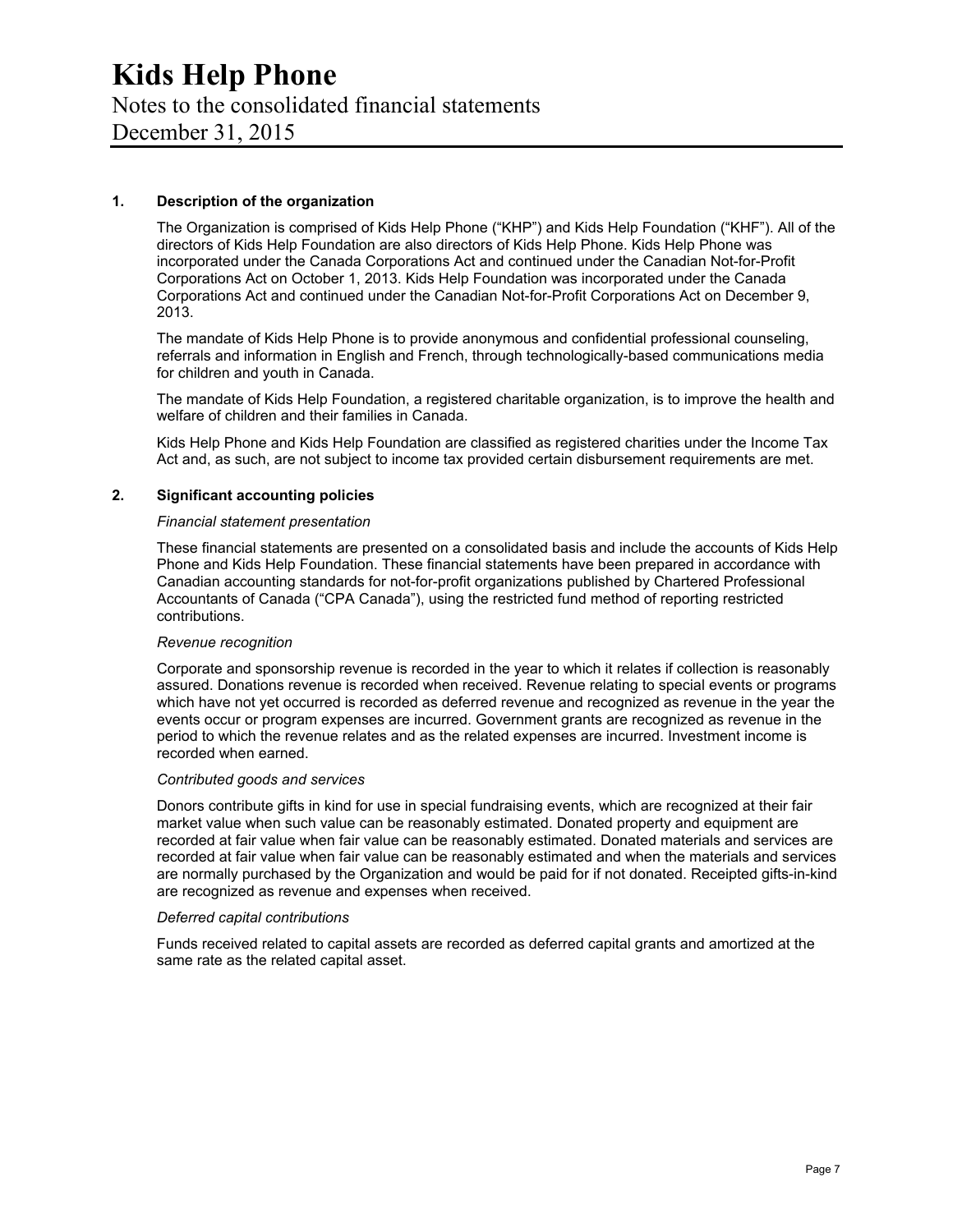#### **2. Significant accounting policies (continued)**

#### *Financial instruments*

Under Section 3856 of the CPA Canada Handbook, all financial instruments included on the consolidated statement of financial position are measured either at fair value or amortized cost based on the characteristics of the instrument and the Organization's accounting policy choices. All financial instruments reported on the consolidated statement of financial position are classified as follows:

| Asset/liability                          | Category       |
|------------------------------------------|----------------|
|                                          |                |
| Cash                                     | Fair value     |
| Short-term investments                   | Fair value     |
| Accounts receivable                      | Amortized cost |
| Restricted cash and investments          | Fair value     |
| Accounts payable and accrued liabilities | Amortized cost |

Financial assets and financial liabilities are initially recognized at fair value when the Organization becomes a party to the contractual provisions of the financial instrument. Subsequently, all financial instruments are measured at amortized cost, with the exception of cash, short-term and restricted investments which are measured at fair value. Changes in fair value are recorded in the consolidated statement of revenue and expenses.

Financial assets measured at amortized cost are assessed at each reporting date for indications of impairment. If such impairment exists, the asset is written down and the resulting impairment loss is recognized in the consolidated statement of revenue and expenses.

Transaction costs are expensed as they are incurred.

#### *Pledges*

Pledges received are recorded as revenue in the consolidated financial statements if the amounts can be reasonably estimated and collection is reasonably assured.

#### *Capital assets*

Office furniture and equipment and computers are capitalized on acquisition and are amortized on the straight-line basis over their average useful lives, which has been estimated at three years for computers and ten years for office furniture and equipment. Assets held under capital lease are amortized over the lease term. Leasehold improvements are amortized over the remaining lease term.

#### *Use of estimates*

The preparation of financial statements in accordance with Canadian accounting standards for not-forprofit organizations requires management to make estimates and assumptions. These estimates and assumptions affect the reported amounts of assets and liabilities and disclosure of contingent assets and liabilities at the date of the consolidated financial statements and the reported amounts of revenue and expenses during the reporting period. Actual results could differ from those estimates. Amounts requiring estimates and assumptions include investments, certain accrued liabilities, deferred capital contributions, deferred revenue and amortization of capital assets.

#### *Allocation of expenses*

KHP allocates the cost of salaries and benefits and rental expenses based on the percentage of time assigned to each program.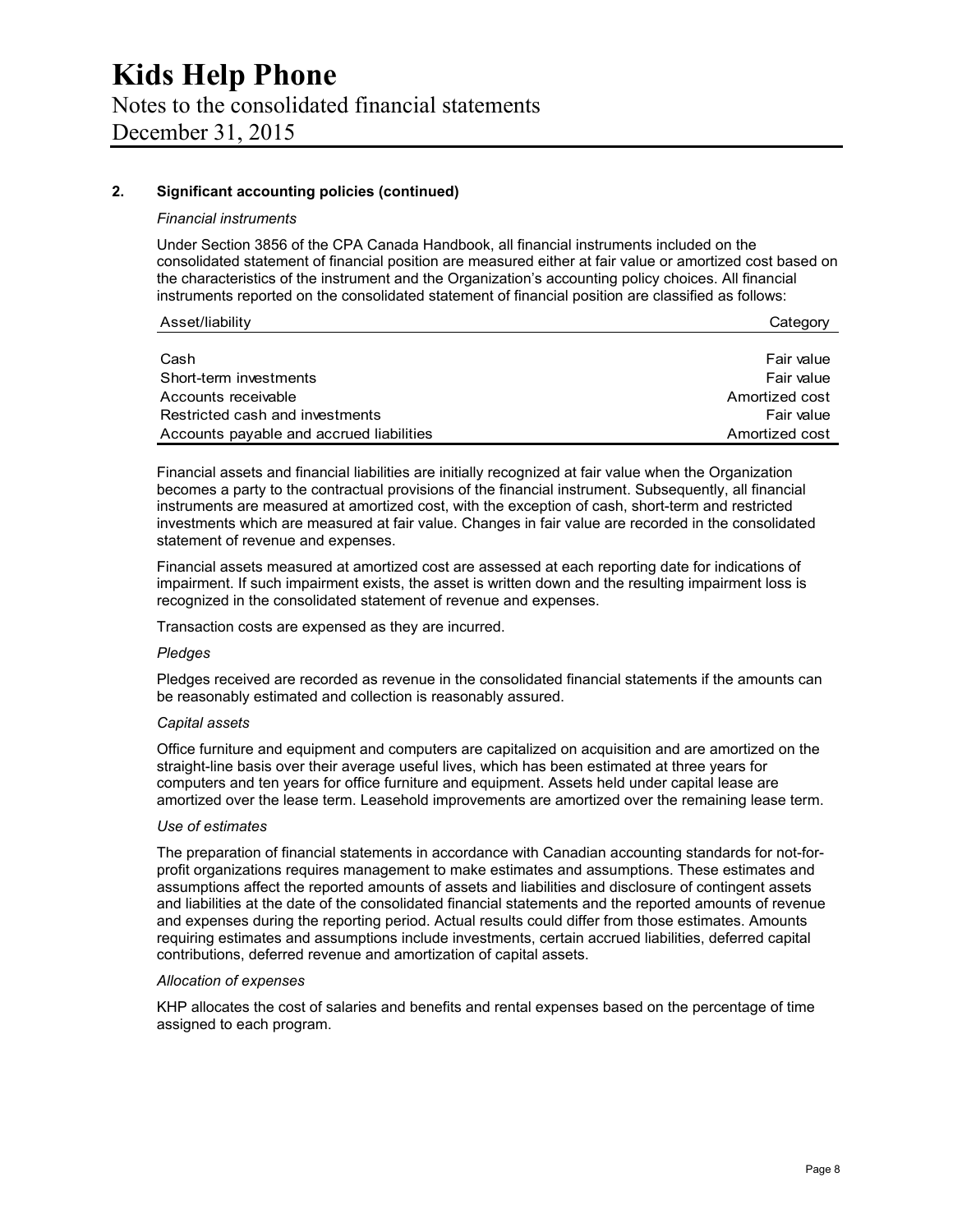# Notes to the consolidated financial statements

December 31, 2015

#### **3. Funds**

#### *Operating Fund*

The general portion of the Kids Help Phone Operating Fund (the "Operating Fund") records the day-to-day operations of the Organization.

The capital assets portion of the Operating Fund records the cost of capital assets acquired less accumulated amortization, the unamortized portion of deferred capital contributions and the outstanding obligations on capital leases.

#### *Reserve Fund*

The Reserve Fund represents funds restricted by the Board of Directors to offset potential operating shortfalls of the Organization. The interest earned on this fund is recorded in the general portion of the Operating Fund.

#### *Externally Restricted Funds*

The Kyra Field Memorial Fund records donations made in memory of Kyra Field, and related interest income. The fund is to be used for the development and training of professional counsellors.

#### **4. Investments**

a) Short-term investments are comprised of the following:

|                                    |           |                 | 2015       |
|------------------------------------|-----------|-----------------|------------|
|                                    | Fair      | Interest        |            |
|                                    | value     | rate            | Due date   |
|                                    | \$        | %               |            |
|                                    |           |                 |            |
| Guaranteed Investment Certificates | 2,557,833 | 0.85            | Redeemable |
| Guaranteed Investment Certificates | 751,226   | 0.70            | Redeemable |
|                                    | 3,309,059 |                 |            |
|                                    |           |                 |            |
|                                    |           |                 | 2014       |
|                                    | Fair      | <b>Interest</b> |            |
|                                    | value     | rate            | Due date   |
|                                    | \$        | $\%$            |            |
|                                    |           |                 |            |
| Guaranteed Investment Certificates | 516,034   | 1.30            | Redeemable |
| Guaranteed Investment Certificates | 3,031,628 | 1.25            | Redeemable |
| Guaranteed Investment Certificates | 550,000   | 1.00            | Redeemable |
|                                    | 4,097,662 |                 |            |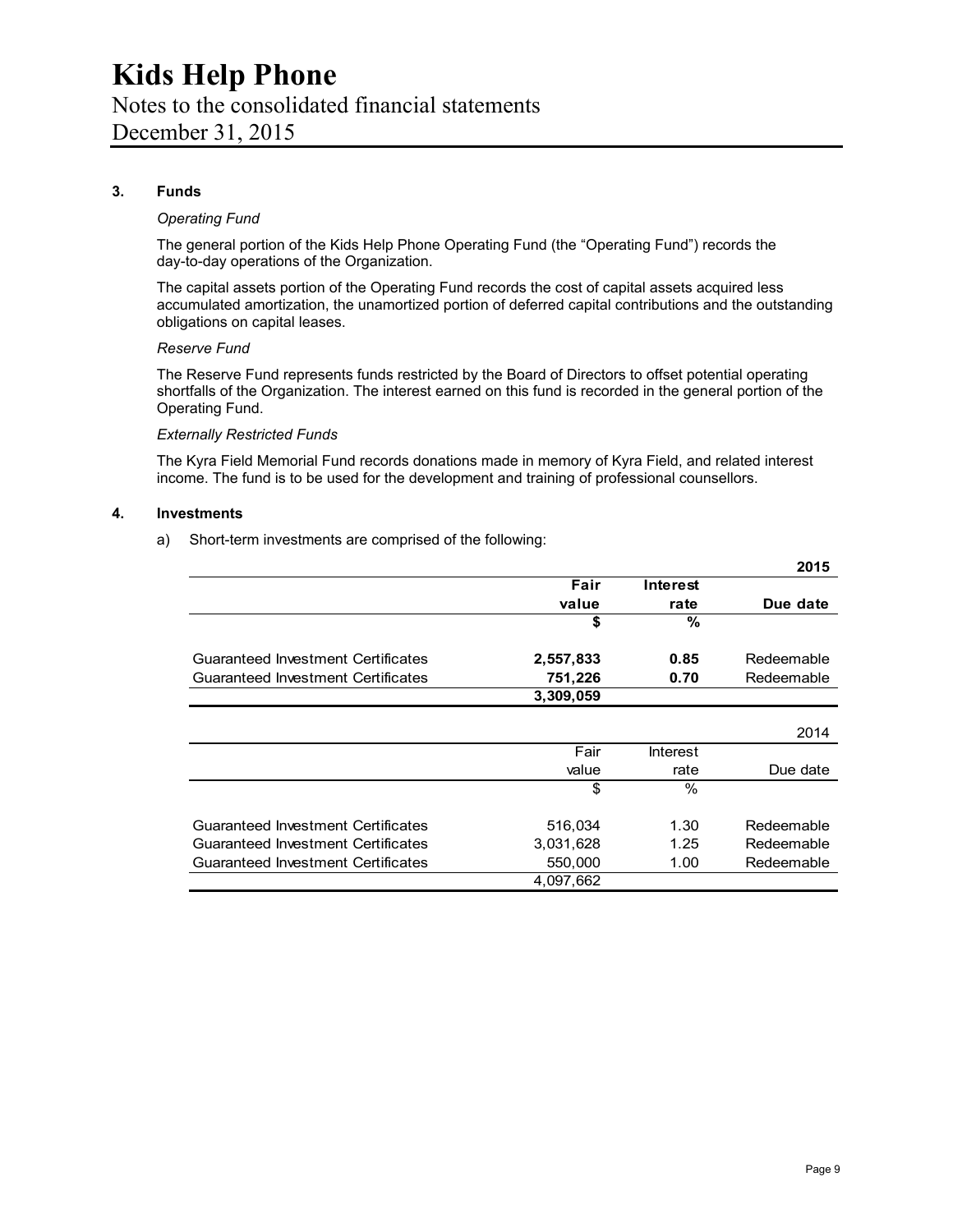## **Kids Help Phone**  Notes to the consolidated financial statements

December 31, 2015

#### **4. Investments (continued)**

b) Restricted cash and investments are comprised of the following:

|                                        |           |                 | 2015       |
|----------------------------------------|-----------|-----------------|------------|
|                                        | Fair      | <b>Interest</b> |            |
|                                        | value     | rate            | Due date   |
|                                        | \$        | %               |            |
| Kyra Field Memorial Fund               |           |                 |            |
| Cash                                   | 46,625    | n.a.            | n.a        |
| Reserve Fund                           |           |                 |            |
| Cash                                   | 516,132   | n.a.            | n.a        |
| <b>BMO High Interest Savings</b>       | 479,201   | n.a.            | call       |
| BMO Step Up deposits 2024              | 99,460    | 2.35%           | 12-May-16  |
| Manulife CDA                           | 204,507   | 2.40%           | 22-Jan-20  |
| <b>CPN Bell Canada Cars &amp; Pars</b> | 199,238   | n.a.            | 2-Apr-16   |
| Ontario Savings Bond series 2012       | 319,800   | 2.00%           | 21-Jun-17  |
| Ontario Savings Bond series 2013       | 416,560   | 1.75%           | 21-Jun-18  |
| Ontario Savings Bond series 2014       | 510,645   | 1.50%           | 21-Jun-19  |
|                                        | 2,745,543 |                 |            |
|                                        | 2,792,168 |                 |            |
|                                        |           |                 |            |
|                                        |           |                 | 2014       |
|                                        | Fair      | Interest        |            |
|                                        | value     | rate            | Due date   |
|                                        | \$        | $\%$            |            |
| Kyra Field Memorial Fund               |           |                 |            |
| Cash                                   | 46,263    | n.a.            | n.a.       |
| Reserve Fund                           |           |                 |            |
| Cash                                   | 608,369   | n.a.            | n.a.       |
| <b>BMO High Interest Savings</b>       | 173,356   | n.a.            | Call       |
| <b>AGF Trust Co GIC</b>                | 11,684    | 3.26%           | 24-Feb-15  |
| <b>CPN Sun Life Financial</b>          | 99,707    | n.a.            | $2-Mar-15$ |
| <b>CPN Transalta Utlts Corp</b>        | 79,367    | n.a.            | 18-May-15  |
| BMO Step Up deposits 2019              | 198,600   | 1.85%           | 17-Jul-15  |
| BMO Step Up deposits 2024              | 99,468    | 2.25%           | 12-Nov-24  |
| Manulife CDA                           | 19,186    | 2.95%           | 19-Nov-15  |
| CPN Bell Canada Cars & Pars            | 195,015   | n.a.            | $2-Apr-16$ |
| Ontario Savings Bond series 2012       | 311,325   | 1.75%           | 21-Jun-17  |
| Ontario Savings Bond series 2013       | 407,908   | 1.50%           | 21-Jun-18  |
| Ontario Savings Bond series 2014       | 503,321   | 1.25%           | 21-Jun-19  |
|                                        | 2,707,306 |                 |            |
|                                        | 2,753,569 |                 |            |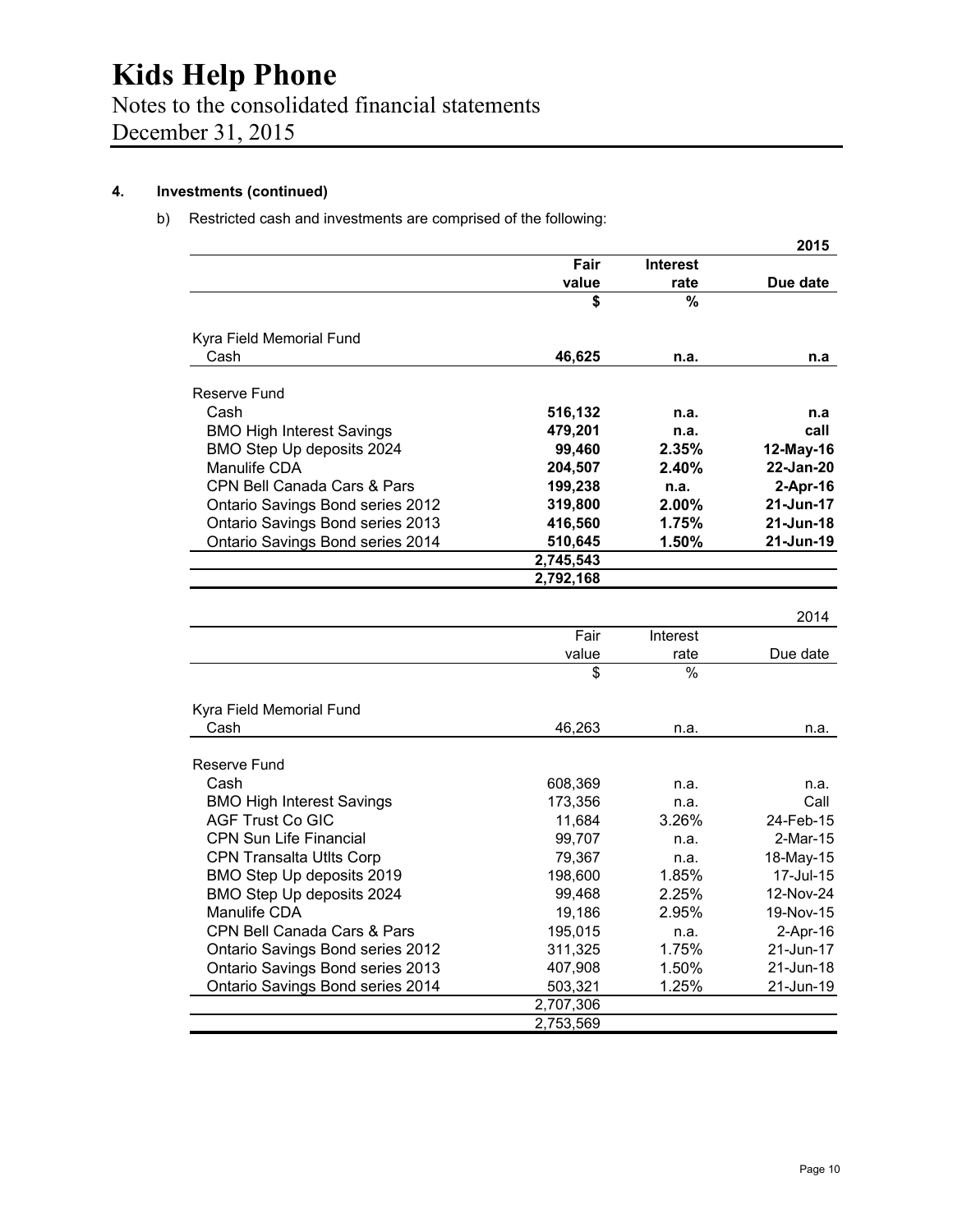# Notes to the consolidated financial statements

December 31, 2015

#### **5. Capital assets**

|                                  |           |                    | 2015     | 2014     |
|----------------------------------|-----------|--------------------|----------|----------|
|                                  |           | <b>Accumulated</b> | Net book | Net book |
|                                  | Cost      | amortization       | value    | value    |
|                                  | \$        | \$                 | \$       | \$       |
| Office furniture and equipment   | 397,119   | 144.469            | 252.650  | 144,347  |
| Computers                        | 553,691   | 356,115            | 197,576  | 32.518   |
| Leasehold improvements           | 779,815   | 685,442            | 94,373   | 108,392  |
| Assets held under capital leases | 175,889   | 93,578             | 82,311   | 121,995  |
|                                  | 1,906,514 | 1,279,604          | 626,910  | 407.252  |

#### **6. Deferred revenue**

|                                                               | 2015        | 2014          |
|---------------------------------------------------------------|-------------|---------------|
|                                                               |             |               |
| Balance, beginning of year                                    | 2,578,669   | 3,175,226     |
| Donations and grants received for special events and programs | 5,742,858   | 5,513,917     |
| Recognized in revenue                                         | (6,875,956) | (6, 110, 474) |
| Balance, end of year                                          | 1,445,571   | 2,578,669     |

Deferred revenue is comprised of amounts relating to the following:

|              | 2015      | 2014      |
|--------------|-----------|-----------|
|              | \$        | \$        |
| Government   | 1,032,828 | 830,140   |
| Foundations  | 269,112   | 1,180,346 |
| Corporations | 44.231    | 465,000   |
| Individuals  | 16,630    | 16,670    |
| Events       | 82,770    | 86,513    |
|              | 1,445,571 | 2,578,669 |

#### **7. Obligation under capital leases**

The future minimum lease payments required under the capital lease agreements are as follows:

|                              | 2015     | 2014      |
|------------------------------|----------|-----------|
|                              |          | \$        |
| Total minimum lease payments | 82,196   | 139,086   |
| Amount representing interest | (48)     | (806)     |
|                              | 82,148   | 138,280   |
| Less: current portion        | (45,994) | (55, 754) |
| Long-term portion            | 36,154   | 82,526    |

Interest expense related to these leases was \$758 (2014 - \$2,196).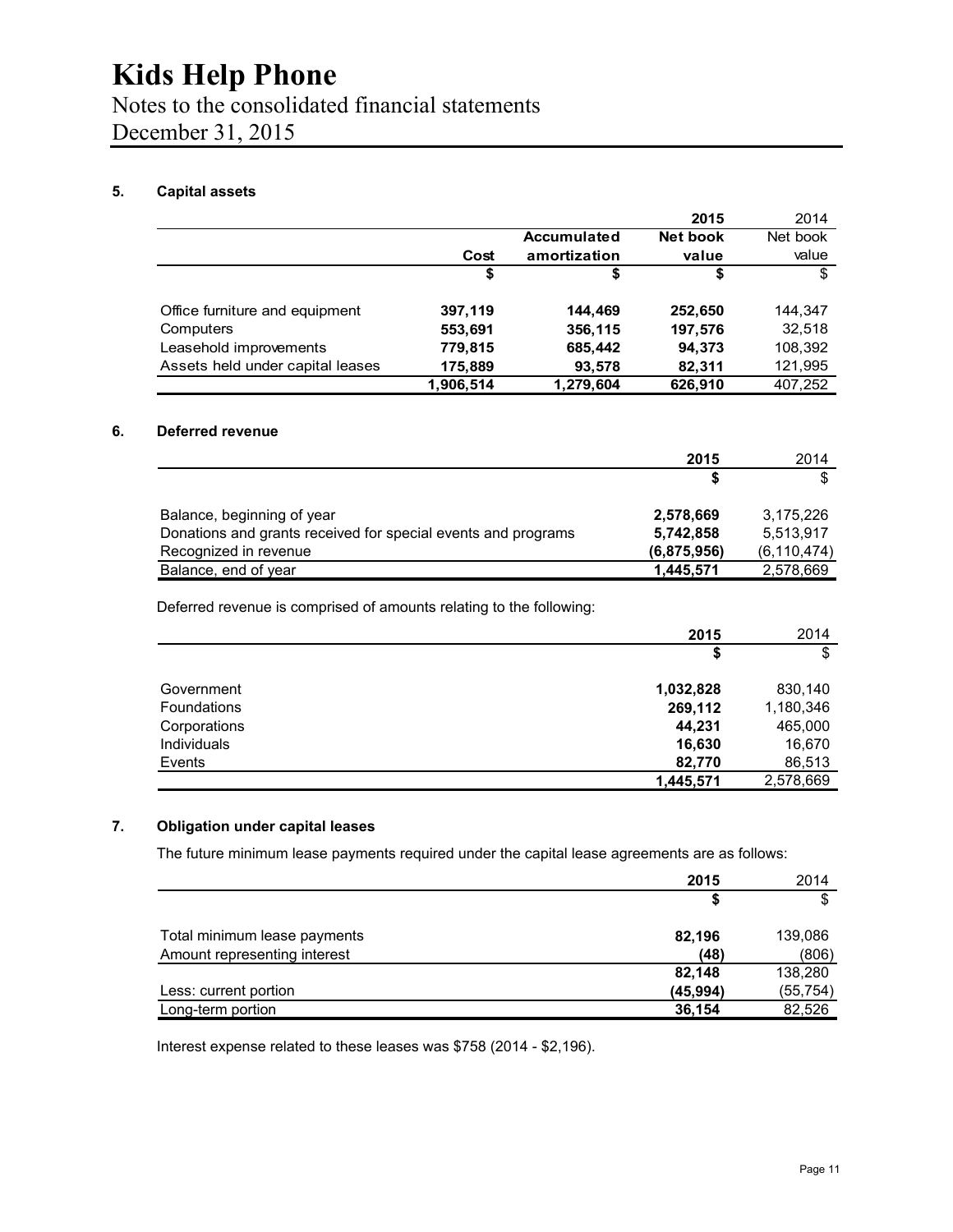#### **7. Obligation under capital leases (continued)**

Principal payments due to the expiry date are as follows:

| 2016 | 45,994        |
|------|---------------|
| 2017 | 36,154        |
|      | 82,148<br>UΖ, |

#### **8. Deferred capital contributions**

|                                                | 2015      | 2014     |
|------------------------------------------------|-----------|----------|
|                                                |           |          |
| Balance, beginning of year                     | 33.824    | 46.516   |
| Amortization of deferred capital contributions | (10, 363) | (12,692) |
| Balance, end of year                           | 23,461    | 33,824   |

#### **9. Contingencies and guarantees**

In the normal course of business, the Organization enters into agreements that meet the definition of a guarantee. The Organization's primary guarantees are as follows:

- a) The Organization has provided indemnities under lease agreements for the use of various operating facilities. Under the terms of these agreements, the Organization agrees to indemnify the counterparties for various items including, but not limited to, all liabilities, loss, suits, and damages arising during the term of the agreement. The maximum amount of any potential future payment cannot be reasonably estimated.
- b) An indemnity has been provided to all directors and/or officers of the Organization for various items including, but not limited, all costs to settle suits or actions due to their involvement with the Organization, subject to certain restrictions. The Organization has purchased directors' and officers' liability insurance to mitigate the cost of any potential future suits or actions. The term of the indemnification is not explicitly defined, but is limited to the period over which the indemnified party served as a trustee, director or officer of the Organization. The maximum amount of any potential future payment cannot be reasonably estimated.
- In the normal course of business, the Organization has entered into agreements that include indemnities in favour of third parties, such as confidentiality agreements, engagement letters with advisors and consultants, outsourcing agreements, leasing contracts, information technology agreements and service agreements. These indemnification agreements may require the Organization to compensate counterparties for losses incurred by the counterparties as a result of breaches in representation and regulations or as a result of litigation claims or statutory sanctions that may be suffered by the counterparty as a consequence of the transaction. The terms of these indemnities are not explicitly defined and the maximum amount of any potential reimbursement cannot be reasonably estimated.

The nature of these indemnification agreements prevents the Organization from making a reasonable estimate of the maximum exposure due to the difficulties in assessing the amount of liability which stems from the unpredictability of future events and the unlimited coverage offered to counterparties. Historically, the Organization has not made any significant payments under such or similar indemnification agreements and therefore no amount has been accrued in the balance sheet with respect to these agreements.

\$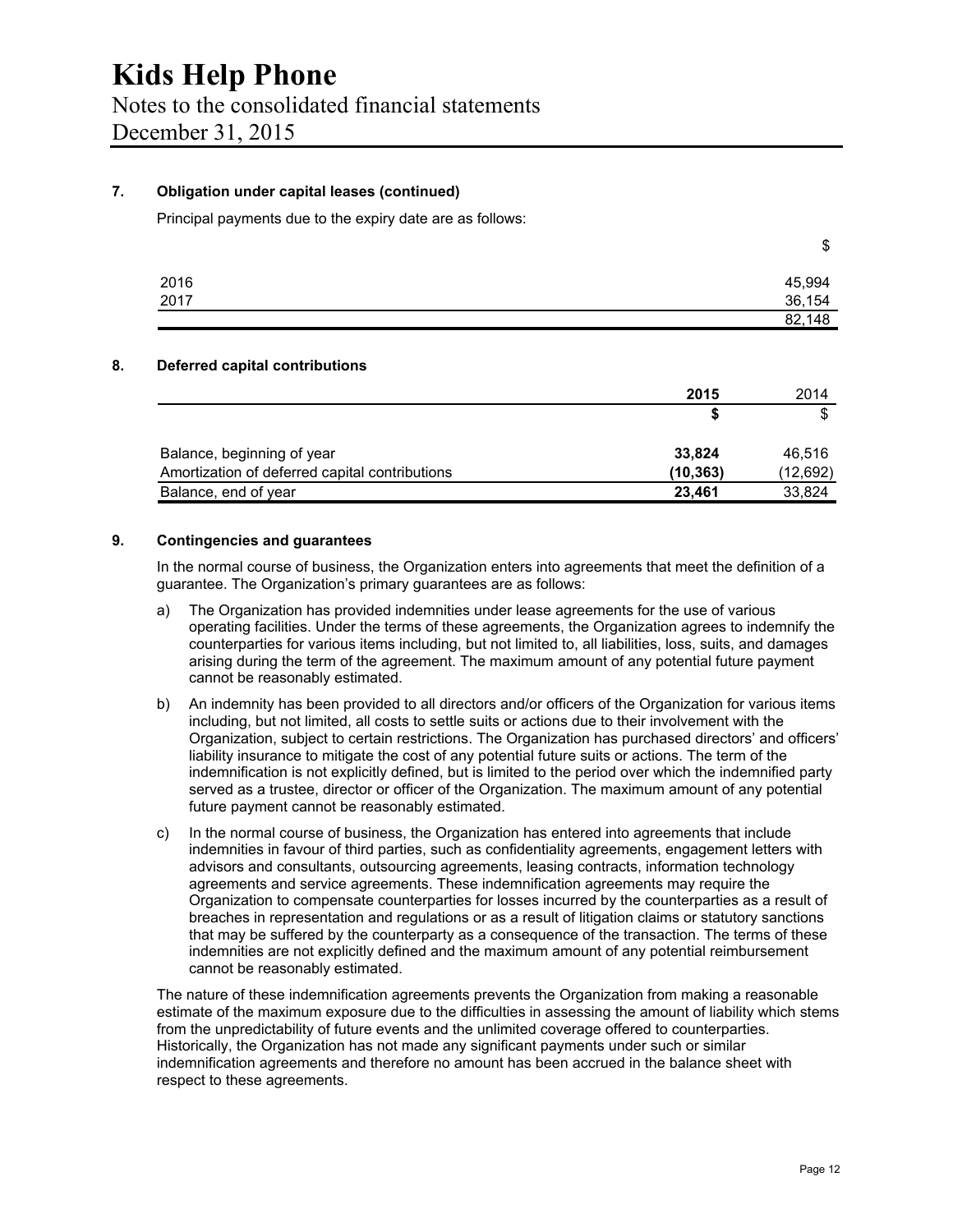## Notes to the consolidated financial statements

December 31, 2015

#### **10. Lease commitments**

The Organization is committed to the following annual lease payments for office space in the years ending December 31:

|        | ▼         |
|--------|-----------|
| 2016   | 906,874   |
| 2017   | 898,546   |
| 2018   | 826,533   |
| 2019   | 812,765   |
| 2020   | 662,185   |
| Beyond | 116,291   |
|        | 4,223,194 |

#### **11. Related party transactions**

In the normal course of business, from time to time, the Organization enters into transactions with entities which are related to the Organization by virtue of their representation on the Board of Directors. Such transactions are for goods and services and can often be less than fair market value and are often donated. These goods and services are appropriately recorded in the financial statements at cost or at fair market value, if appropriate and determinable. The Organization has a policy which governs transactions with volunteers and staff and conflicts of interest. These transactions were in compliance with the policy. In 2015 the Organization paid/accrued the following services from related parties:

|                                                    | 2015    | 2014    |
|----------------------------------------------------|---------|---------|
|                                                    | \$      |         |
| Telecommunication services from Bell Canada        | 516,003 | 608.722 |
| Legal services from Osler, Hoskin & Harcourt LLP   | 108,402 | 9.802   |
| Banking services from BMO Bank of Montreal         | 3.625   | 4.783   |
| Courier services from Purolator Inc.               | 13.513  | 24,636  |
| Incentives from The Source (Bell) Electronics Inc. | 28.712  | 73,356  |

In addition, in 2015, the Organization also recognized \$181,000 (2014 - \$283,522) of contributed services in relation to legal services from Osler, Hoskin & Harcourt; \$95,000 (2014 - \$Nil) of contributed services in relation to telecommunication services from Bell Canada and \$77,428 (2014 - \$85,764) of contributed materials in relation to the donation of AirMiles from LoyaltyOne.

#### **12. Externally restricted funds**

The Organization manages externally restricted funds of \$46,625 (2014 - \$46,263) with conditions stipulated in donor agreements concerning the use of the funds and related income. The Organization has complied with the requirements of these restricted funds.

#### **13. Credit facilities**

The Organization has an operating line of credit to a maximum of \$100,000. This credit facility bears interest at Prime plus 1.25% and, as at December 31, 2015 and 2014, there was \$Nil in borrowings under this credit facility.

#### **14. Allocation of expenses**

The amount of salaries, benefits and rent that has been allocated to the various programs is as shown on Schedule A - Consolidated schedule of expenses.

\$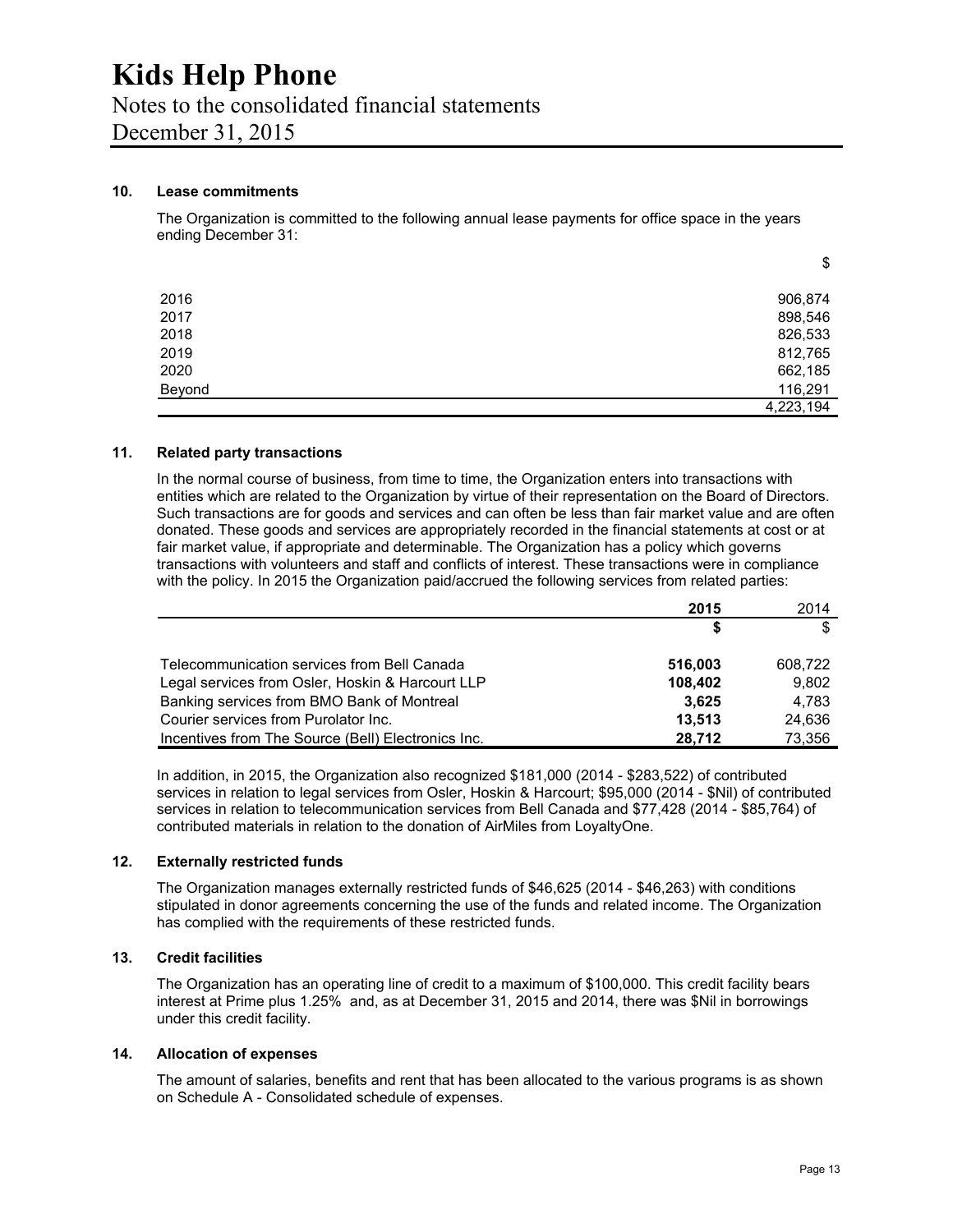### **Kids Help Phone**  Notes to the consolidated financial statements December 31, 2015

#### **15. Fair values and risk management**

The fair value of cash, accounts receivable, accounts payable and accrued liabilities approximate their carrying values due to their short-term maturity.

Short-term investments are recorded at cost plus accrued income, which approximates fair value.

Restricted investments other than cash are recorded at fair value which is the market value as of December 31.

#### *Interest rate risk*

The Organization is exposed to interest rate risk on its investments. The Organization does not use any hedging instruments to manage this risk.

#### *Credit rate risk*

The Organization's credit risk is primarily attributable to its accounts receivables. The Organization manages this risk through proactive collection polices.

#### **16. Government remittances**

Included in accounts payable and accrued liabilities is an amount of \$11,470 (2014 - \$42,372) representing amounts due to the government relating to payroll and commodity taxes.

#### **17. Interfund transfers**

For the year ended December 31, 2015, the Board approved a transfer from the Operating Fund to Reserve Fund of \$Nil (2014 - \$100,000). In addition, there was an approved transfer of \$Nil (2014 - \$5,000) made from the Externally Restricted Funds to the Operating Fund to support the Live Chat initiative.

#### **18. Comparative figures**

Certain of the prior year's comparative figures have been reclassified to conform to the current year presentation.